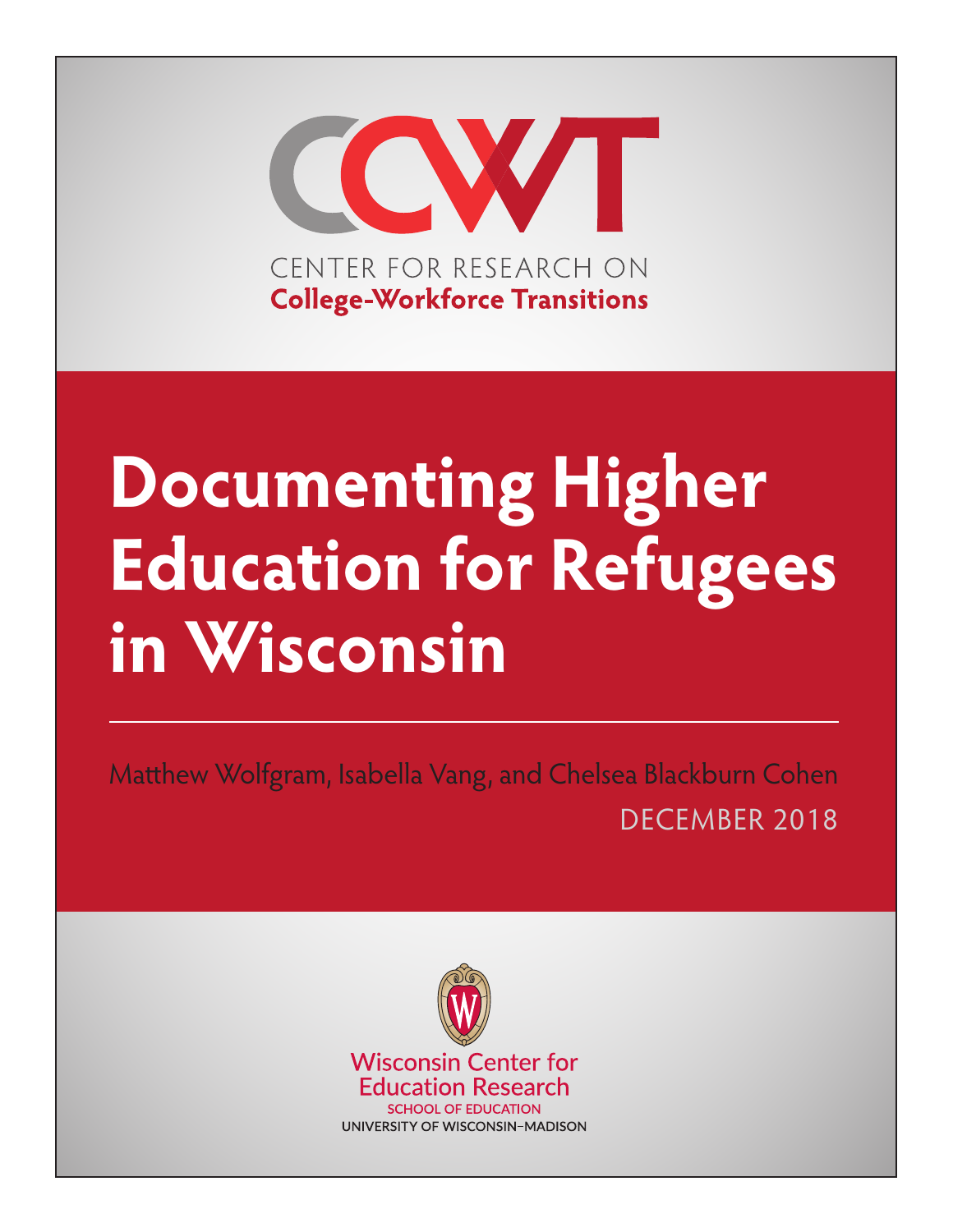This report presents preliminary findings from a study documenting the obstacles and pathways to higher education for refugees in Wisconsin. The study is based on interviews and observations with refugee resettlement service providers and educators who support the college goals and attainment of refugees. The findings indicate (1) policy goals and constraints that complicate and obstruct efforts to support higher education for refugees, and (2) obstacles and networks that present barriers to refugees in accessing and succeeding in higher education. We discuss how resettlement services providers access various social networks to support refugees in overcoming such obstacles. The report concludes with a discussion of practical implications and future research directions to support higher education for refugees.

# **Introduction to higher education for refugees**

#### **Refugee resettlement policy and context**

The current refugee resettlement policy regime was established by the Refugee Act of 1980, which defined "refugee," established a procedure for delimiting the annual number of refugees resettled in the United States, and made provisions for the financial, medical, and social services available to refugees.<sup>1</sup> In 2014, more than 2 million refugees had been resettled into the United States since the Act's passage.<sup>2</sup> The U.S. Department of State's Population, Refugees and Migration division coordinates with the United Nations High Commission for Refugees in placing refugees and contracts with religious and charitable "Voluntary Agencies" that handle the resettlement into U.S. communities. The State Department also conducts background checks on refugees prior to resettlement, which is a process that has intensified in scrutiny since the U.S.A. Patriot Act. Successful applicants can wait more than two years to complete this process.3

In 2011, the U.S National Security Staff released a review of the domestic resettlement process, which indicated a need for increased federal assistance as "funding levels for these programs have failed to keep pace with the needs of refugees and local communities."<sup>4</sup> Unfortunately, this situation of inadequate funding to support refugee resettlement has become substantially worse under the Trump Administration, which has made good on then-candidate Trump's anti-immigrant and anti-refugee rhetoric by slashing the budget for resettlement services<sup>5</sup> and increasing the already "extreme vetting" of refugees.<sup>6</sup>

4 Brown & Scribner, 2014. *Ibid.* 

6 Rosenberg, M. (2018, February 14). Exclusive: Dozen of refugee resettlement offices to close as Trump downsizes program. *Reuters*, Retrieved from https://www.reuters.com/article/us-usa-immigration-refugees-exclusive/exclusive-dozens-of-refugee-resettlement-offices-to-close-astrump-downsizes-program-idUSKCN1FY1EJ

<sup>&</sup>lt;sup>1</sup> Leibowitz, A. H. (1983). The Refugee Act of 1980: Problems and congressional concerns. *The Annals of the American Academy of Political and Social Science, 467*(1), 163-171. Thien-Huong, N. T. (2013). Refugee Act (1980). In Carlos E. Cortés (ed.), *Multicultural America: A Multimedia Encyclopedia.* Thousand Oaks, CA: Sage.

<sup>2</sup> Brown, A., & Scribner, T. (2014). Unfulfilled promises, future possibilities: The refugee resettlement system in the United States. *Journal on Migration & Human Security, 2*(2), 101-120.

<sup>3</sup> Kerwin, D. (2015). The US refugee protection system on the 35th anniversary of the Refugee Act of 1980. *Journal on Migration and Human Security, 3*(2), 205-254.

<sup>5</sup> Davis, J. H., & Sengupta, S. (2017, September 18). Trump Administration rejects study showing positive impact of refugees. *New York Times,* Retrieved from https://www.nytimes.com/2017/09/18/us/politics/refugees-revenue-cost-report-trump.html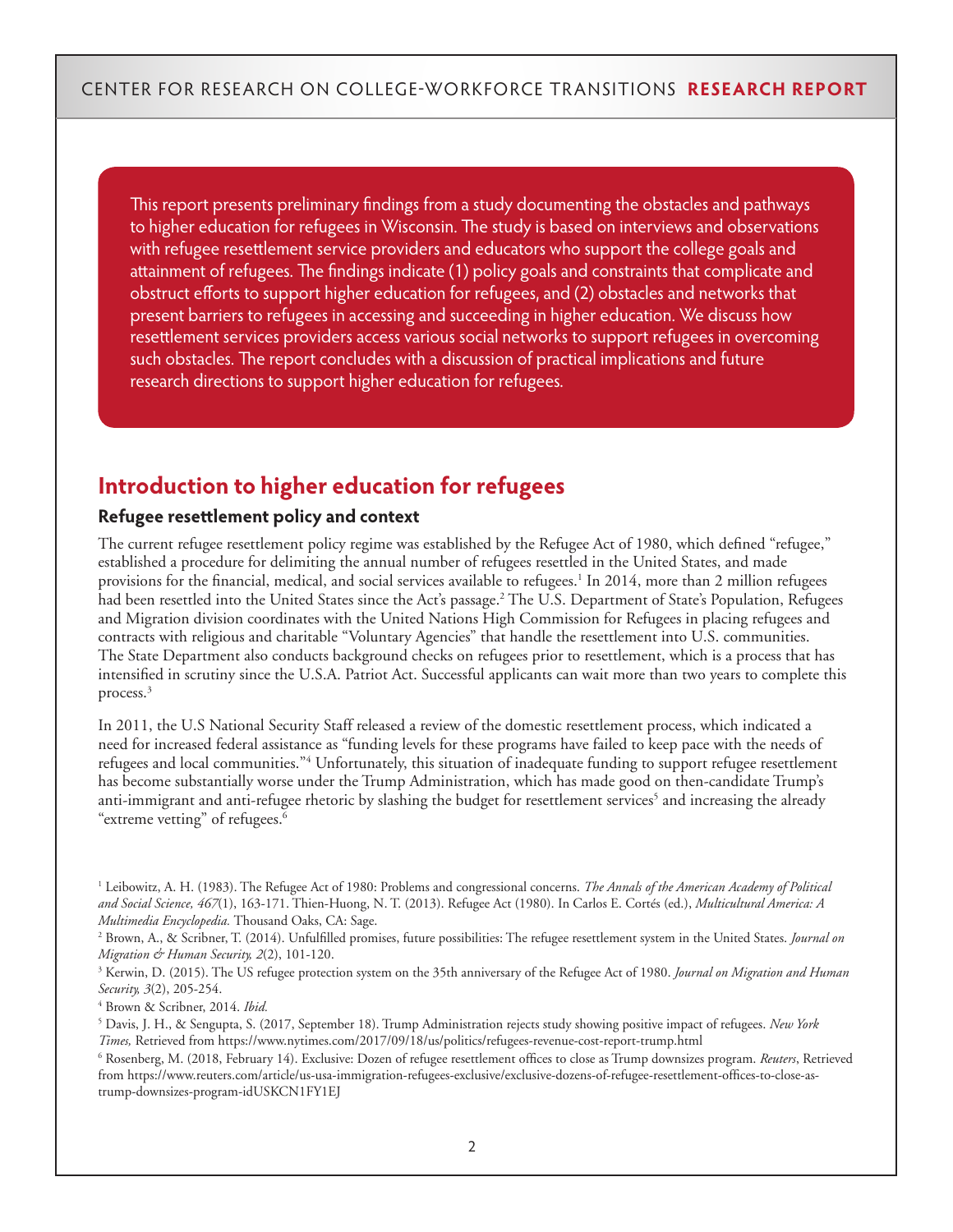The Trump Administration recently announced the Presidential Determination for the new fiscal year, which sets the ceiling for the number refugees admitted through the U.S. Refugee Resettlement Program. The determination dropped the ceiling from 45,000 refugees to its historic low of 30,000. As low as these numbers are given the high international need for refugee protection and resettlement, the U.S. State Department reported that only 20,918 refugees were resettled in 2017. That number is well below even the amount of refugees resettled during the most recent historical period of anti-immigration nationalism—the two years following the September 11th terrorist attacks.<sup>7</sup>

#### **Refugees in Wisconsin**

The Voluntary Agencies contracted by the State Department to conduct resettlement in Wisconsin are World Relief in Appleton and Oshkosh, the International Institute of Wisconsin in Milwaukee, Lutheran Social Services in Milwaukee and Madison, and Jewish Social Services in Madison. Because of the dramatic decline in refugee admissions under the Trump Administration, Catholic Social Services in Milwaukee concluded its resettlement program in summer 2018, having resettled more than 700 people in Wisconsin over 42 years of work.<sup>8</sup>

Prior to the Refugee Act of 1980, the largest group of refugees resettled in Wisconsin were the Hmong, who started coming in larger numbers after the failure of the U.S. anti-communist wars in Southeast Asia. As of 2010, there were 47,127 Hmong in Wisconsin. While the Hmong community in Wisconsin has struggled with both high poverty levels and low educational attainment, there nonetheless has been a considerable increase in Hmong college graduation rates over the past two decades. From 2006-2010, about 13% of Hmong in Wisconsin had earned a bachelor's degree or higher, having doubled since the 2000 census. While these gains are impressive, in comparison to the overall population of Wisconsin the Hmong's college attainment remains relatively low.9

Currently, refugee resettlement in Wisconsin is concentrated in Milwaukee, Winnebago, and Dane counties, with the top three countries of origin for 2016 and 2017 being Burma, Congo, and Somalia. The total refugee intake in 2016 was 1,719. In 2017 it was 1,003, which was more than a one-third decrease in the number of refugees resettled in the state over that time period. The indication is that for the current fiscal year that number will decrease even more.<sup>10</sup>

During this period of reduced refugee admission, Wisconsin's refugee resettlement providers, educators, and community organizers focus on supporting the refugees currently in our communities, as well as the few that are arriving, by maintaining the institutional knowledge and community networks necessary to support refugee resettlement.

#### **Higher education for refugees**

A number of treaty mandates to which the United States is signatory require the provision of equitable schooling to refugee children, such as Article 22 of the Geneva Conventions and Article 13 of the International Covenant on Economic, Social, and Cultural Rights. Primary and secondary education is considered paramount in refugee resettlement policy in the United States and internationally, and it is a high priority for philanthropic organizations.<sup>11</sup> In

<sup>7</sup> Davis, J. H. (2018, September 17). Trump to cap refugees allowed into U.S. at 30,000, a record low. *New York Times,* Retrieved from https:// www.nytimes.com/2018/09/17/us/politics/trump-refugees-historic-cuts.html

<sup>8</sup> West, S. (2018, July 26). Catholic Charities of Archdiocese of Milwaukee cuts its refugee resettlement program. *Milwaukee Journal Sentinel,* Retrieved from https://www.jsonline.com/story/news/local/milwaukee/2018/07/26/milwaukee-catholic-charities-cuts-its-refugee-resettlementprogram/838191002/

<sup>9</sup> University of Wisconsin-Extension. (2001). *Wisconsin's Hmong Population: Census 2000 population and other demographic trends.* Applied Population Laboratory and University of Wisconsin-Extension. Gecewicz, C. (2015). *Hmong in Wisconsin: A statistical overview.* Madison, WI: Applied Population Laboratory and University of Wisconsin-Extension.

<sup>&</sup>lt;sup>10</sup> Wisconsin Department of Children and Families Statistics, The Refugee Assistance Services Program Section. (2016-17). Population & census data. Retrieved from https://dcf.wisconsin.gov/refugee/statistics-population.

<sup>11</sup> Dryden-Peterson, S. (2012). The politics of higher education for refugees in a global movement for primary education. *Refuge: Canada's Journal on Refugees, 27*(2).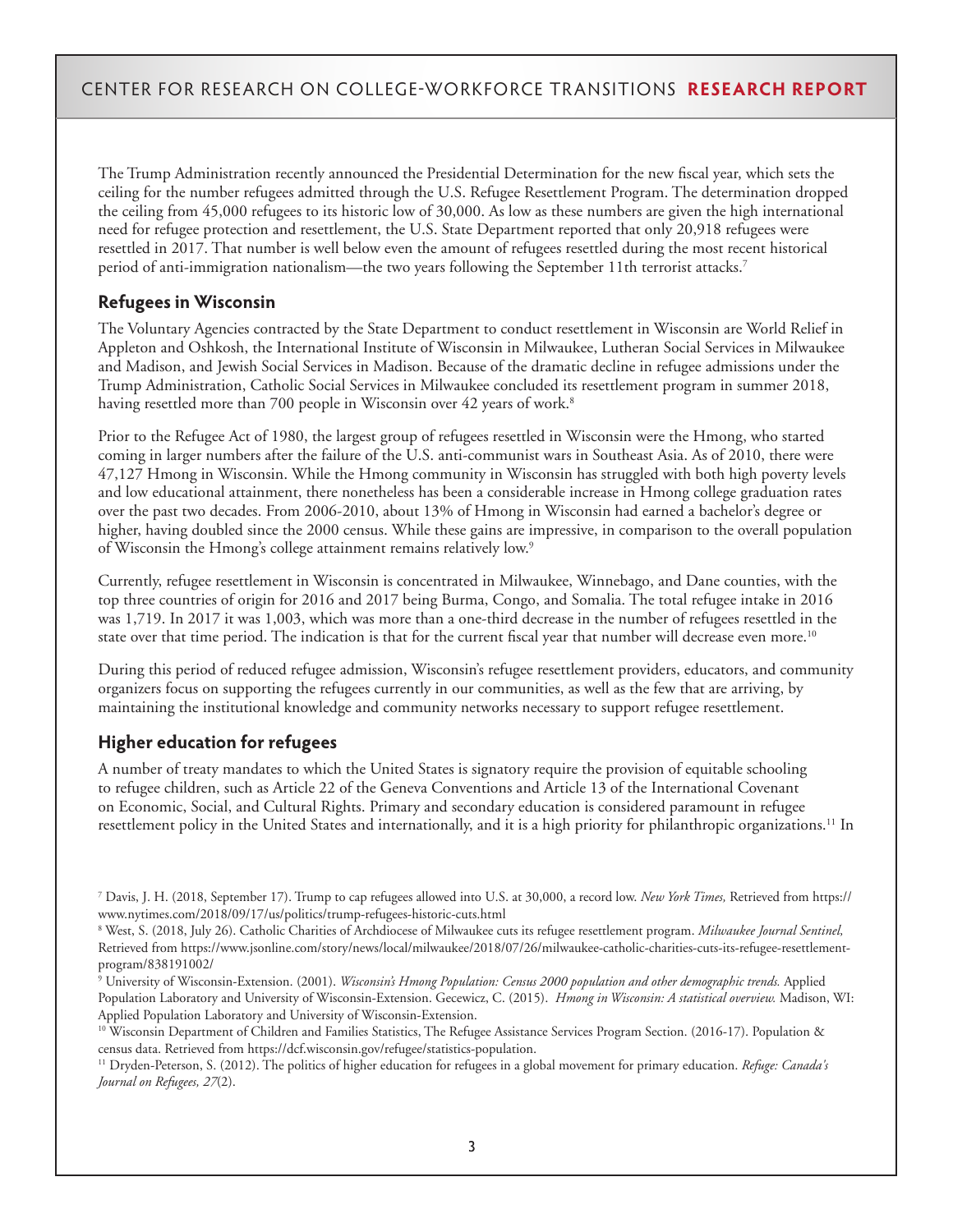consequence, far more quality research has been conducted on the educational needs and barriers of refugees in the K12 setting than in the context of higher education.<sup>12</sup>

The lack of inquiry into higher education for refugees may be due in part to an assumption among both scholars and refugee resettlement providers that the socioeconomic barriers faced by refugees are so high, and the need for emergency (food, health, and housing) and basic employment services so great, that college and professional post-graduation employment for adult refugees seems to be an overly optimistic, even utopian goal. It is true that the overwhelming majority of refugees coming to the United States typically require, and sometimes struggle to access, such basic services.<sup>13</sup> It is also the case, however, that many refugees come to the United States with some college background, and others come with a goal of going to college and manage to achieve that goal despite the obstacles they face. Furthermore, there is evidence that a more robust resettlement and social services support system can facilitate access to higher education.<sup>14</sup>

Similar to immigrants coming to the United States generally,<sup>15</sup> refugees face considerable financial obstacles to accessing higher education. Research on the factors that can impact refugee access to higher education in particular include the following key points:

- Refugees can benefit from quality supports to facilitate English language learning, and academic English in particular;<sup>16</sup> female refugees sometimes face additional social barriers to accessing such services.<sup>17</sup>
- Refugees struggle to obtain information about how to access higher education, especially in a transnational context; one strategy used by some refugees is to employ social media networks to obtain such information.<sup>18</sup>
- Refuges may face problems with discrimination on U.S. college campuses.<sup>19</sup>
- Refugees often struggle to obtain official copies of educational documents required to apply for college to continue their education after resettlement.<sup>20</sup>

<sup>12</sup> Dryden-Peterson, 2012. Ibid. McBrien, J. L. (2005). Educational needs and barriers for refugee students in the United States: A review of the literature. *Review of Educational Research, 75*(3), 329-364.

<sup>14</sup> Research contrasting Southeast Asian and Eastern European refugees access to social services in Chicago found that Eastern Europeans were able to employ the networks from their co-ethnic organizations to access more long-term support—which they utilized to support themselves while accessing higher education and transitioning into middle-class employment—whereas the Southeast Asians faced discrimination and were unable to access the more long-term social services needed to pursue education after resettlement; see Majka, L., & Mullan, B. (2002). Ethnic communities and ethnic organizations reconsidered: South-East Asians and Eastern Europeans in Chicago. *International Migration, 40*(2), 71-92. <sup>15</sup> Lindsey, K. (2014). Access to education: Challenges and opportunities for immigrant students. *First Focus*. Center for the Children of Immigrants. Washington, D.C.

<sup>16</sup> Curry, M. J. (2001). Adult ESL students in the contact zone: Exploring the effects of multiple educational attainment levels on the community college writing classroom. Presented at the 2001 annual meetings of the American Educational Research Association in Seattle, WA. Hirano, E. (2014). Refugees in first-year college: Academic writing challenges and resources. *Journal of Second Language Writing, 23,* 37-52. Bosher, S., & Rowekamp, J. (1998). The refugee/immigrant in higher education: The role of educational background. *College ESL, 8*(1), 23-42.

17 El-Radi, R. (2015). *The resettlement experiences of Southern Sudanese women refugees in Minnesota* (Doctoral dissertation). Retrieved from https:// conservancy.umn.edu/bitstream/handle/11299/187887/ElRadi\_umn\_0130E\_16524.pdf?sequence=1&isAllowed=y

<sup>205</sup> DiMeo, P., & Somach, S. D. (1996). Bosnian refugee resettlement in the U.S: Part II. Washington, D.C: Center for Applied Linguistics, Refugee Service Center.

<sup>13</sup> Rai, K. (2004). Community-based participatory action research: Offering Hmong welfare recipients' voices for dialogue and change. *Immigrants, Welfare Reform, and the Poverty of Policy.* Westport, CT: Praeger Publishers.

<sup>&</sup>lt;sup>18</sup> Dahya, N., & Dryden-Peterson, S. (2017). Tracing pathways to higher education for refugees: the role of virtual support networks and mobile phones for women in refugee camps. *Comparative Education, 53*(2), 284-301.

<sup>19</sup> Campbell III, J. A. (2017). Attitudes towards refugee education and its link to xenophobia in the United States. I*ntercultural Education, 28*(5), 474-479. Haffejee, B. (2015). African refugee youths' stories of surviving trauma and transition in US public schools. *Journal of Muslim Mental Health, 9*(1).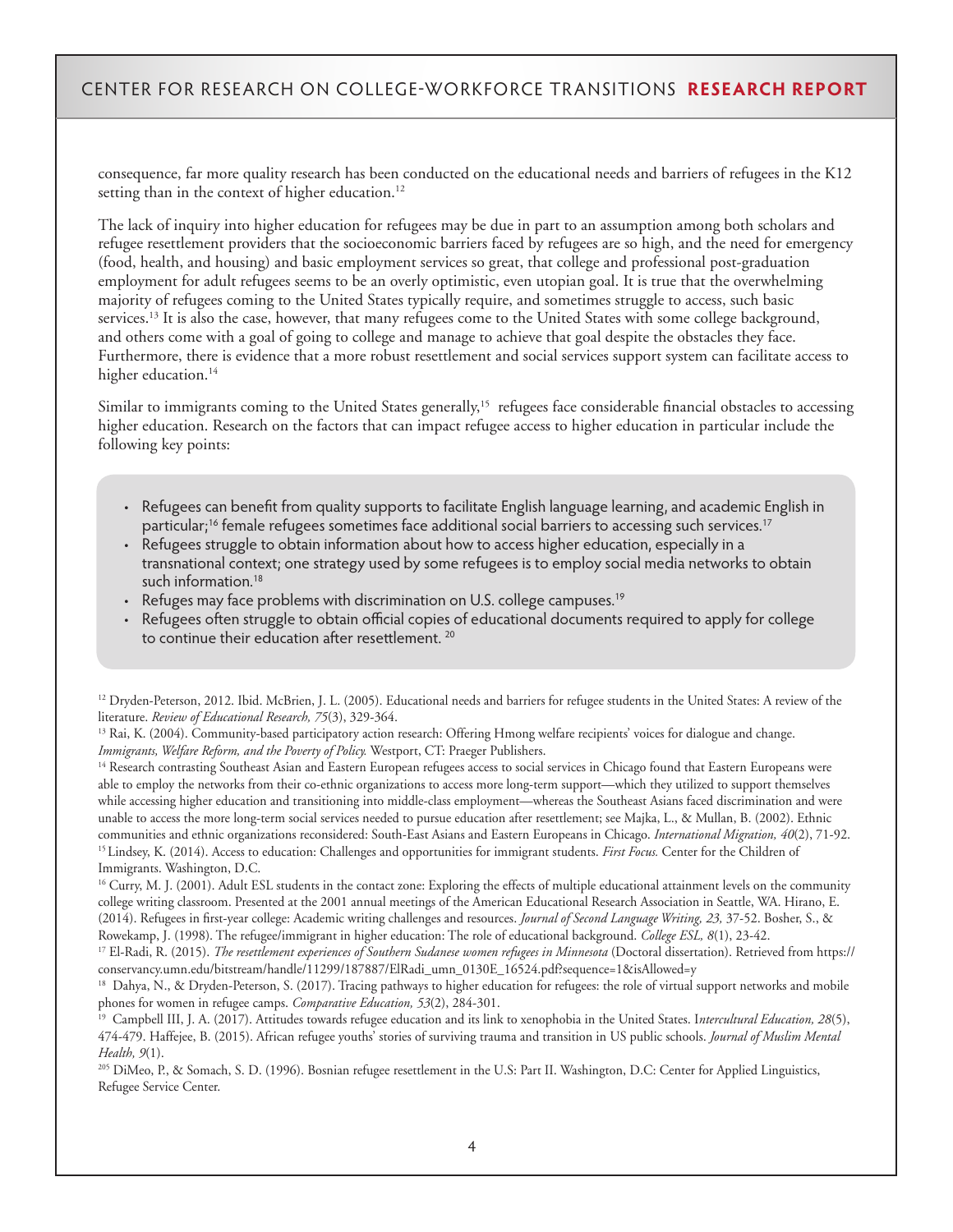Research literature reveals the substantial obstacles to higher education for refugees, but also that resettlement and educational supports can facilitate refugees' higher educational attainment. There is, however, a lack of systematic study of these various barriers and pathways of higher education for refugees, which is the focus of the current study.

# **Study Methodology**

This report presents preliminary findings from an ongoing study that commenced in May 2018. The study involves audio-recorded semi-structured and unstructured interviews with refugee resettlement service providers  $(N=7)$ and educators (N=5) to document their work to support refugee resettlement and higher education for refugees in Wisconsin, combined with ethnographic observations of their work with refugees and the collection of relevant documents. Our future research will include more resettlement service providers and educators while also drawing on a sample of refugees with college attainment goals, both those who are currently in college and those who have graduated.

# **Findings**

From our analysis of the interviews, observations, and documents, we identified *policy goals and constraints* and *obstacles and networks* that affect the work of refugee resettlement service providers and educators to facilitate refugee access to higher education. Policy goals and constraints indicated factors dictated by federal, state, and local refugee resettlement policies that impact—and often curtail—service providers' and educators' work to support higher education for refugees. Obstacles and networks indicate barriers that refugees themselves face in accessing and succeeding in higher education, and the social networks that service providers and educators access to help refugees overcome obstacles to higher education.

#### **Policy goals and constraints**

The paramount and singular goal of refugee resettlement in the United States is economic "self-sufficiency" as measured by employment. The way the government defines this goal is a major policy constraint on refugee resettlement providers' work to support higher education for refugees. College education for refugees in the United States, as one resettlement provider explained, "[Is] really hard. There are a lot of challenges. So I would say that for adults the reality is, you need to work." Another service provider explained how this particular definition of the goal of resettlement delimits the possibility of higher education for refugees:

*And the goal of resettlement is always, as the government would say, self-sufficiency. So, when people say, "I want to study," that's not what the expectation of resettlement is. If you get W-2 [Wisconsin's "welfare to work" program] because you have dependent children, that's a 60-month program. The goal is always employment and self-sufficiency. But if you are—if you don't have dependent children, you're under something called Refugee Cash Assistance. That only lasts eight months after you arrive. So, you are expected to get a job as soon as possible and after eight months you—the government is no longer helping you. So, people say, "Well, I want to study," and it's like you have to say "it's my job to inform you that you have to get a job because the government's only going to help you for a small amount of time until you get a job." And that sometimes is very demoralizing for people, that they had a lot of hopes and dreams of opportunity here, and the first thing you have to tell them is, "Sorry, the goal of you being here is to get a job first thing. It's not to go to school, it's not to get a degree."*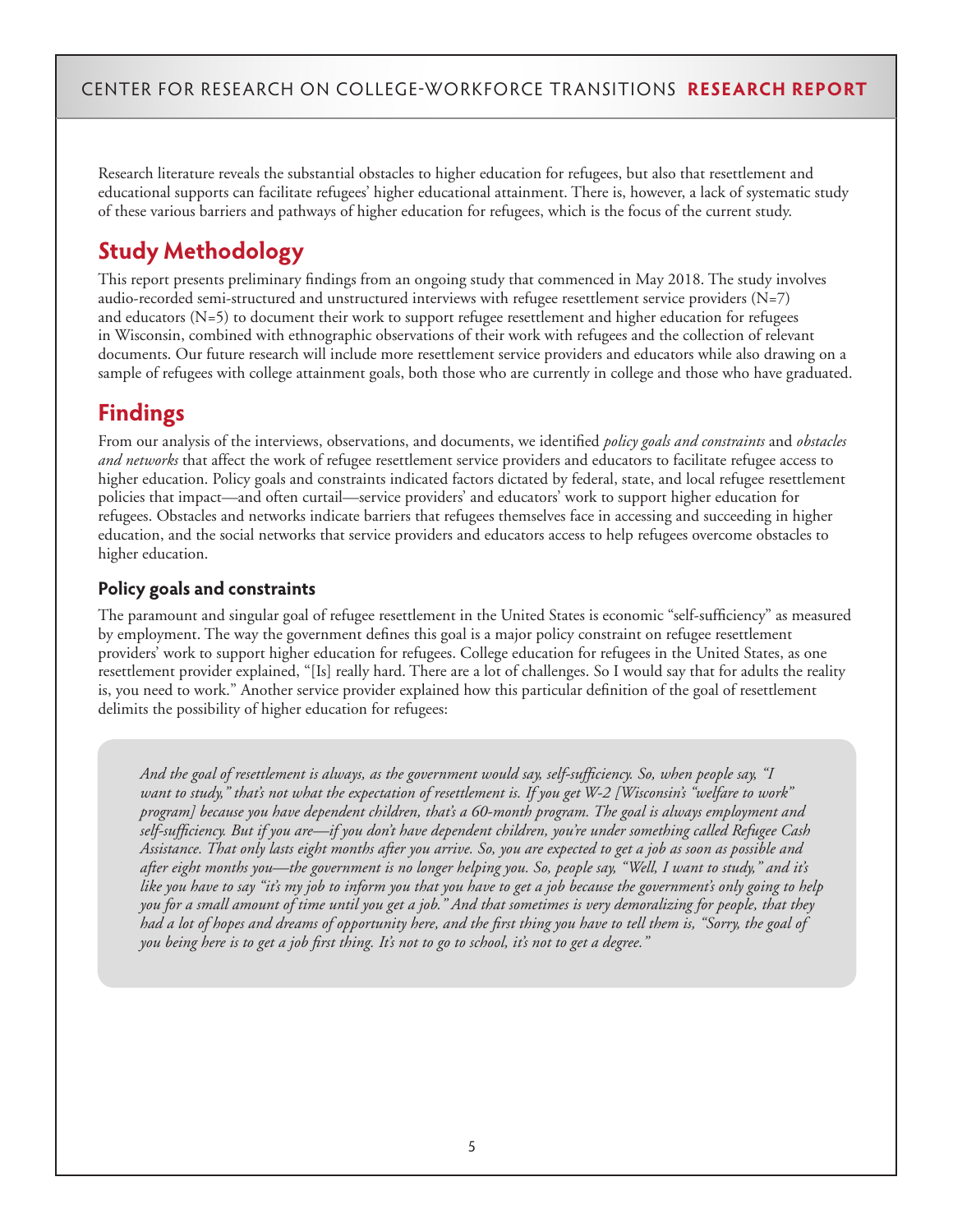College takes time—and for refugees who persist towards college, it often takes several years of hard work to even start the process. The language used by refugee resettlement providers reflects this extended time framework. While discussing the "success story" of one Iraqi refugee who was able to learn English, finish high school, and begin at a technical college, his resettlement service provider explained, "It takes time and a lot of work. That family has been here for three or four years now. But he's doing pretty good now. He just started going to school."

Yet, refugee resettlement timelines are highly structured and time-delimited, with many and various meetings, applications, and procedures that must be completed within the first 90 days after resettlement. After this, refugees' transition to public service programs which diminish over time and are often contingent upon the refugee pursuing fulltime employment. Such benefits end upon employment and the determination of self-sufficiency. In this resettlement framework, "success" is characterized by the speed in which refugees transition off of social services, "you are expected to get a job as soon as possible," "to get a job first thing," which prohibits serious consideration of higher education for refugees.

While resettlement service providers and educators work hard to support the college attainment of refugees in our communities, we are finding that the narrowly defined goal of refugee resettlement as "self-sufficiency" and the highly structured and time-delimited framework of resettlement effectively thwart and complicate this process. Shortly after a refugee's arrival to the United States, resettlement service providers meet with the client to formulate a Service Plan, which is often the first opportunity for refugees to discuss their educational goals. As explained by a resettlement service provider:

*[W]hat the Service Plan does is really evaluate, you know, their experience overseas, their educational background, their experience, you know, what they did, things like that. And based on that, we kind of have an idea what kinds of interest do they have, what do they want to do, what are their goals. And it kind of maps out what it's going to be for the next three months, for the next six months, and maybe beyond.*

As described by one resettlement service provider, one way to manage a disclosure of college attainment goals is to re-direct toward work, which is policy imperative of U.S. Resettlement Program. Thus, it is necessary to explain to the refugee, "Sorry, the goal of you being here is to get a job first thing. It's not to go to school, it's not to get a degree." Another resettlement provider described how the focus of rapid employment discourages consideration of higher education: "[W]e never talked about education [with refugees], you know, furthering their education. It was, okay, you've got to get a job because you have to support your family."

Refugee resettlement providers sometimes work with refugees to manage their higher education goals in the context of the policy goals and constraints of the refugee resettlement policy regime by "break[ing] it down into manageable chunks." This process involves segmenting an educational goal—for example, studying to become a doctor or nurse, an accountant, a teacher, an engineer—into short-term, college-oriented goals. Such goals may include learning more English skills, obtaining a high school equivalency diploma, and meeting employment goals such as trying "to set manageable goals of starting a job, then maintaining a job, then taking on more responsibility." If, after a year or two, the refugee has met these goals, the service provider revisits the discussion of pursuing college, often first at a community college but perhaps later at a university.

Another strategy that resettlement providers employ with refugees with college goals is to provide them with information to encourage them to modify their goals of going to college. One service provider explains this strategy: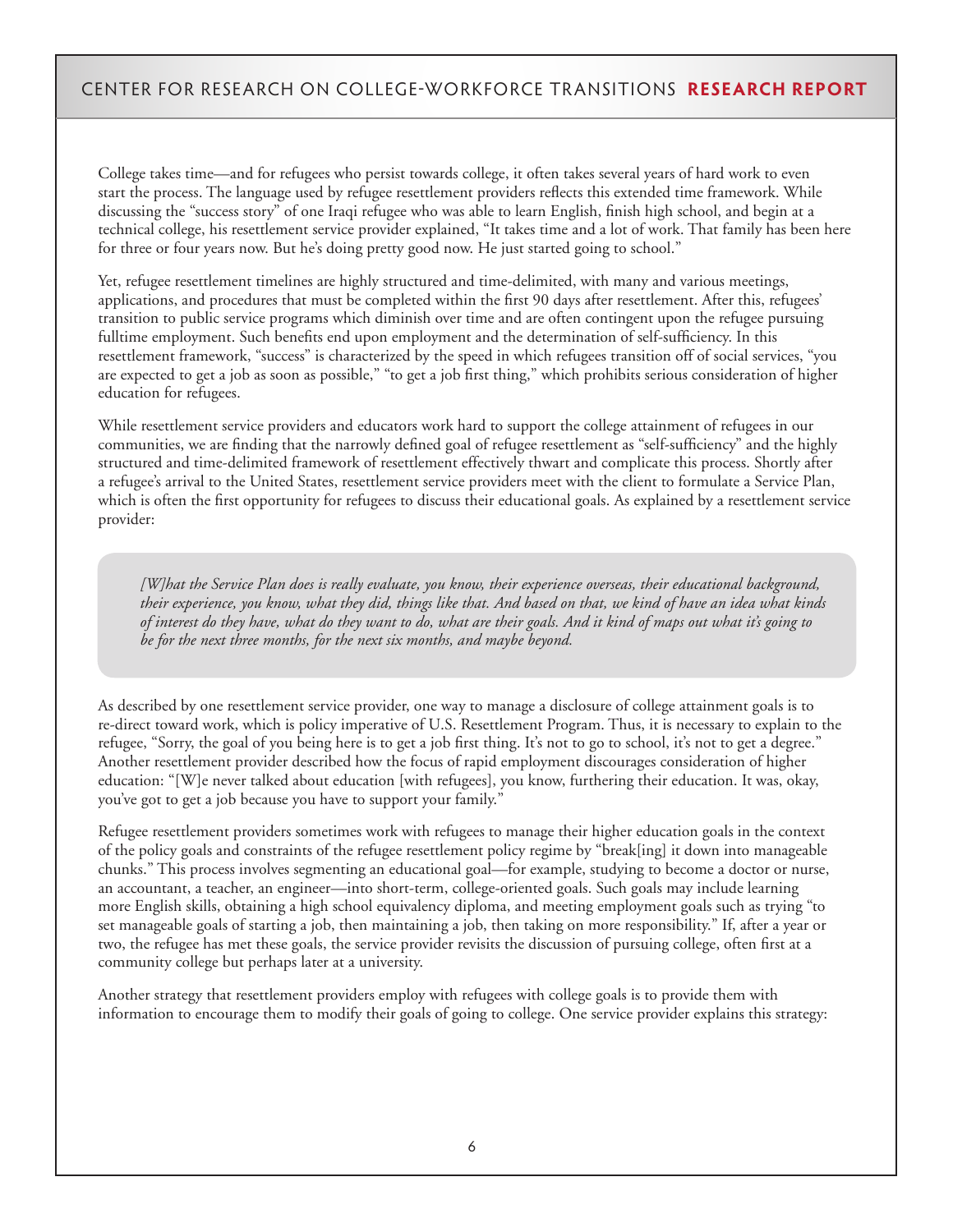*Now, another young woman who is working on her high school equivalency has a little bit higher level of English but still could be better, she said that she wants to be a doctor. And so I said, "just so you know, being a doctor involves, you know—after you complete your high school, then you do four years of undergraduate, four years of graduate school, and then four years of residency. And during that time you're going to have to pay and work pretty insane hours, like at least during the residency, right." So, she wasn't really aware of that. But then we were—you know, we always put it back to the client. We try give them the information they need to make their own decision. So I wasn't doing that to talk her out of it but make sure she understood that that's what being a doctor means here. But then, you know, someone suggested maybe she can look at physician's assistant, which is similar. You're going to be doing similar work and it's not as long a commitment.*

Lastly, as a refugee's resettlement benefits and social services decline, resettlement providers sometimes present advice to refugees with college goals about "budgeting" and "time management," to develop a strategy to manage work and school simultaneously in the context of diminishing basic support services for themselves and their family:

*I mean part of the advice is they come and say, "oh we don't have money, my FoodShare is coming down, I want to go to school, please look for a part time job." So I would say, OK, you go to school, we'll look for an evening job for you. You go to school, we'll look for a weekend job for you. I mean you don't need to leave school to work fulltime and then I readjust their budget again. I think there are unnecessary expenses like Internet or a phone or just buying unnecessary stuff that they don't need.* 

The goals of refugee resettlement, which is narrowly focused on employment and "self-sufficiency" and the short-term and time delimited nature of the supports provided to refugees, effectively thwart and discourage refugees with college goals. The two primary consequences of such policy constraints are to discourage higher education for refugees and to direct them towards rapid employment after resettlement.

#### **Obstacles and networks**

Because of the emphasis on "self-sufficient" employment in the refugee resettlement process, resettlement providers are not trained or well-equipped to support higher education for refugees. As one service provider explained, "We would love to be having study groups here, but we can't do that." Refugee resettlement providers who work as employment specialists, for example, receive no training in precollege advising, but they effectively become precollege advisors in their efforts to help their clients with their educational goals. They also support refugees' educational goals by accessing or referring their clients to community and educational networks that can …

*help them become independent by being able to access information in the community…. It's like I'm not an expert, let me show you where you can get the information, talk to an academic advisor, connect them to the community college, connect them to, you know, different places so they can talk to the people.* 

This section briefly describes the recurrent major obstacles that frustrate refugees' access to higher education, and the social and institutional networks that refugee resettlement providers access in order to support higher education for refugees. These obstacles include poverty, struggles with learning academic English, a lack of required "official copies" of educational documents, and challenges associated with cultural differences in educational settings.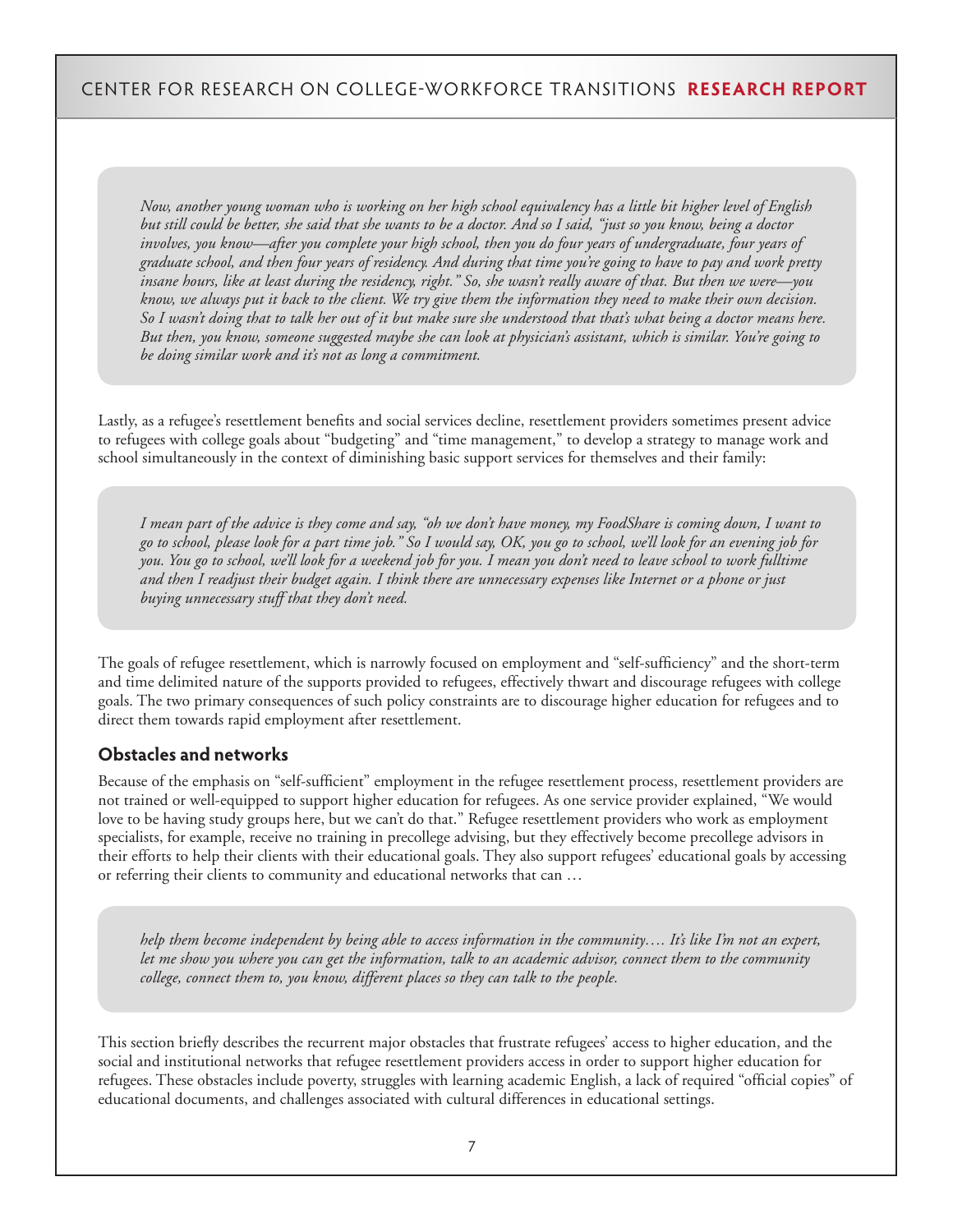Refugee resettlement service providers consider the coupling of poverty and struggles with learning enough English to pursue their employment and educational goals as a primary and defining struggle of the refugee experience in the United States. And they also consider that coupling as the primary pair obstacles of higher education for refugees. As one service provider explained, "I think it all just comes down to the barriers of generally being a non-English speaker immigrant and also being poor." The provider further explained that "refugees are in the center of that venn diagram between generally low income and immigrants. So that's where they fall. So they have all the challenges that a nonnative American might have, especially with English." All refugee resettlement service providers and educators included in this study described struggles that refugees face with poverty and with learning English.

As described in the previous section of this report, refugee resettlement service providers coordinate with county and state programs, as well as local community resources, to facilitate rapid employment and "self-sufficiency." In addition to rapid employment, service providers prioritize English language learning (ELL) goals for their clients, enrolling them in classes offered at community colleges, literacy networks, or in the public schools. One ELL educator described their work with refugees to teach English focused on practical language skills needed to access community resources, including information and resources needed to access higher education. The community college has a "bridge program" that facilitates ELL students' transition into Associates Degree programs at community colleges, including programs such as Administrative Professional, Biotechnology, Pre-Health, and Culinary Arts.

According to educators who work with refugees, another obstacle faced by refugees is that colleges and universities in the United States require "official copies" of transcripts and other educational documents in applications for admission. Often, refugees lack the needed official documentation to support such applications. Furthermore, on occasion, colleges in the country of origin may be destroyed or not recognized by the local government's higher education accrediting agency. Refugee resettlement providers refer such cases to private credentialing specialists, who review the available documentation and produce a report that identifies credentials and credits that may be recognized by enrollment officers as equivalent. In some cases, credentialing specialists work with refugees and their former international educational institutions to attempt to obtain missing documentation. Often, however, this is impossible. In such cases, they can employ what one credentialing specialist described as "a narrative approach." This involves describing the educational background of the refugee as best as possible, to try to fill in the gaps left by missing or unofficial documents, to narrate a more holistic picture of the refugee's education.

Ultimately, the decision to recognize a refugee's credentials and course equivalences is in the hands of the enrollment officers of the particular institution, who may often not recognize the courses as equivalent or rule the application as "incomplete" because of the unofficial status of the transcripts. One refugee recently had his bachelor's degree in social work recognized by a University of Wisconsin System University and was able start a Master's degree in Social Work. As his resettlement service provider explained, "Sometimes we get lucky like that. His education was recognized, but that is not often the case." Refugee resettlement providers facilitate this process by referring refugees to credentialing specialists with training and experience in this "narrative approach," and by cultivating relationships with faculty, advisors, and administration at local community colleges—who have a track record being more "flexible" than their colleagues in public and private universities in the state with accepting problematic transcripts. In cases where high school transcripts are not recognized by the college, resettlement services providers enroll refugees in high school equivalency courses in the public schools or at the community colleges.

Other obstacles refugees face in accessing higher education are the cultural differences in schooling between the United States and the settings of their prior educational experiences, combined with the lack of institutional knowledge about higher education in the United States. The adjustment to such cultural differences can be bewildering for new refugees; as one service provider explained,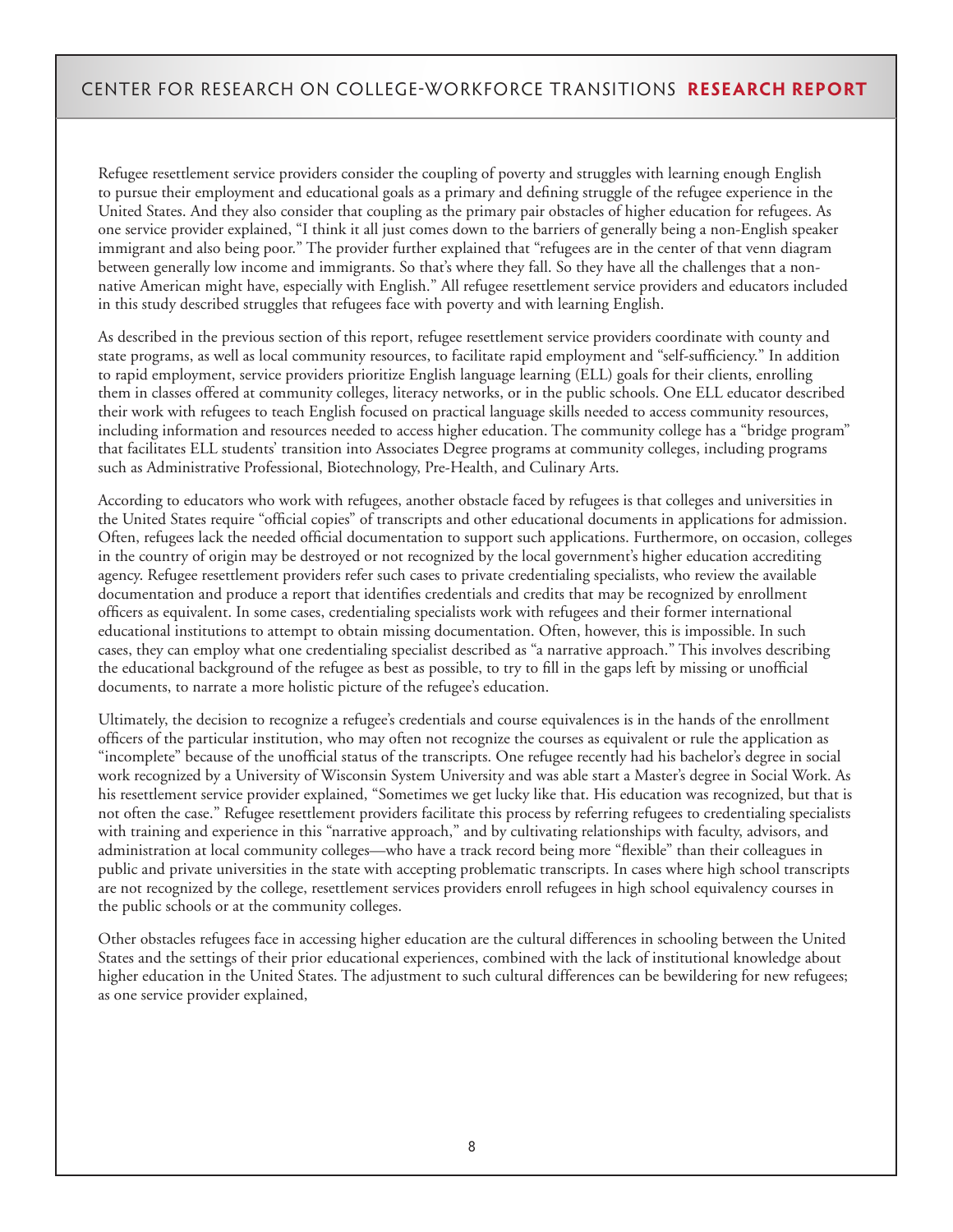*I think it depends on how educated the people are when they arrive. You know, how much adjustment they have. You know, for some, it's just, it's such a huge adjustment just to be here and start life here, to think about going to college or going to the technical college or doing, adding anything to your plate, I think it's, you know, unrealistic.*

Service providers provide extensive "cultural orientation" during the first three months after resettlement, on basic topics such as how to navigate public transportation, access health care, and ways to get education for themselves and their children. Service providers also refer refugees to precollege advisors in the public schools, ELL and high school equivalency instructors in the public schools and community colleges, and community college academic advisors, and enrollment and financial aid staff.

## **Implications**

There is a lack of quality research on the obstacles and pathways to higher education for refugees, in part because both scholars and practitioners tend to believe that the obstacles to higher education success for adult refugees are so difficult to overcome that such goals are unrealistic. However, the available research literature indicates that although there are considerable obstacles to higher education for refugees, quality social and educational supports can facilitate college attainment, especially over the long term.

Our research indicates that refugee resettlement policy focuses too narrowly on "self-sufficiency" through rapid employment as the goal of resettlement. Furthermore, the time delimited and diminishing nature of resettlement and social services effectively thwarts and complicates the work to support higher education for refugees. The outcome measures of refugee resettlement need to be expanded to include higher education as a potential outcome, and funding for educational supports for college-oriented adult refugees can strengthen the pathway towards middle-class and professional employment.

Given the extended timeframe and nonlinear path to college attainment for refugees, resettlement service providers and educators would benefit from efforts to track refugees over more extended time frames, to document the positive outcomes of higher education for refugees. We plan more research on how refugees experience and manage the obstacles and pathways towards college success. This research will next focus on documenting the process of higher education for the refugees themselves.